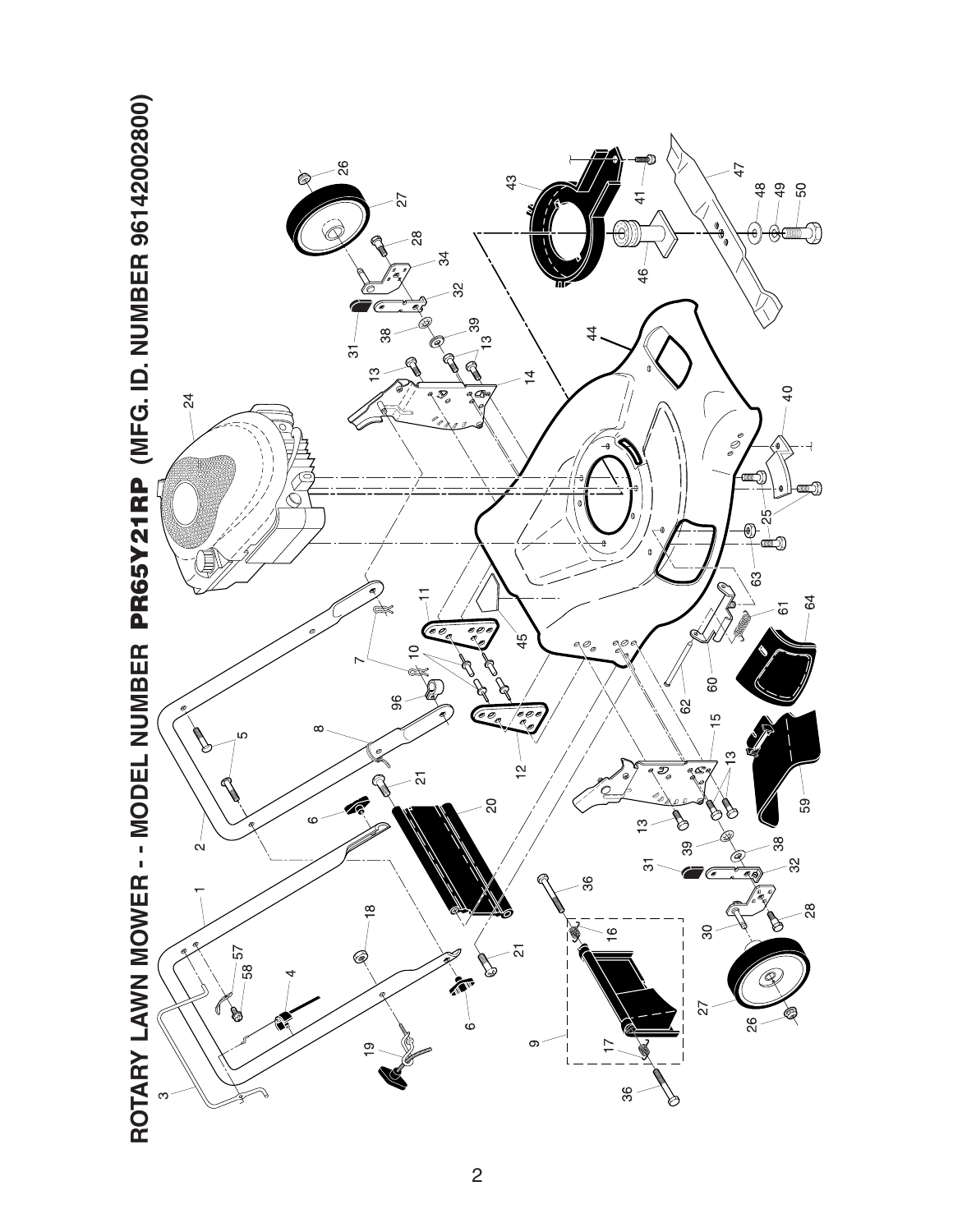|                |                     | NUMBER<br>$\overline{\mathbf{r}}$<br>ROTARY LAWN MOWER - - MODE        |                   | PR65Y21RP             | (MFG. ID. NUMBER 96142002800)                                 |
|----------------|---------------------|------------------------------------------------------------------------|-------------------|-----------------------|---------------------------------------------------------------|
| KEY<br>NO.     | <b>PART<br/>NO.</b> | <b>DESCRIPTION</b>                                                     | <b>KEY</b><br>NO. | PART<br>$\frac{1}{2}$ | <b>DESCRIPTION</b>                                            |
|                | 194200X479          | Upper Handle                                                           | 32                | 175060X004            | Selector Spring                                               |
|                | 151721X479          | Lower Handle                                                           | ನೆ                | 189597X004            | Axle Arm Assembly, Rear, LH                                   |
|                | 194199X428          | Control Bar                                                            | 36                | 184193                | Bolt, Rear Door                                               |
|                | 183567              | Engine Zone Control Cable                                              | 38                | 176185                | Washer, Step 11/32 x 1-3/8 x 7/32                             |
|                | 191574              | Handle Bolt                                                            | 89                | 176235                | Push Nut                                                      |
|                | 189713X428          | Handle Knob                                                            | 9                 | 88839X004             | Mounting Bracket, Debris Shield                               |
|                | 51793               | Hairpin Cotter                                                         | 41                | 192325                | Screw, Debris Shield                                          |
|                | 66426               | Wire Tie                                                               | 43                | 188784                | Debris Shield                                                 |
|                | 180479              | Numbers 16 and 17)<br>Kit, Rear Door (Includes Key                     | $\overline{4}$    | 176710                | Kit, Lawn Mower Housing                                       |
|                | 128415              | Pop Rivet                                                              |                   |                       | (Includes Key Numbers 11, 12 and 45)                          |
|                | 175069X479          | Support Bracket, LH                                                    | 45                | 107339X               | Danger Decal                                                  |
|                | 175070X479          | Support Bracket, RH                                                    | $\frac{4}{6}$     | 189179                | Blade Adapter / Pulley                                        |
|                | 17060410            | Screw, Tapping 1/4-20 x 5/8                                            | 47                | 189028                | Blade, 21"                                                    |
| 4              | 175082X479          | Handle Bracket Assembly, LH                                            | $\frac{8}{4}$     | 851074                | Hardened Washer                                               |
| ယ              | 175081X479          | Handle Bracket Assembly, RH                                            | $\frac{9}{4}$     | 850263                | Helical Washer                                                |
| ဖ              | 180071              | Spring, Rear Door, LH                                                  | 50                | 851084                | $3/8 - 24 \times 1 - 3/8$<br>Hex Head Machine Screw, Grade 8, |
|                | 180072              | Spring, Rear Door, RH                                                  | 57                | 850733X004            | Bracket, Upstop                                               |
|                | 132004              | Nut, Hex 1/4-20                                                        | 58                | 750634                | Screw #10-24 x 1/2                                            |
|                | 194788              | Rope Guide                                                             | 59                | 175071                | Discharge Deflector                                           |
|                | 189005              | Rear Skirt                                                             | 8                 | 175735                | Hinge Bracket                                                 |
| 군              | 88652               | Hinge Screw 1/4-20 x 1-1/4                                             | 61                | 193000                | Spring                                                        |
|                | $\frac{1}{1}$       | Engine, Briggs & Stratton, Model Number 123K02                         | 8                 | 175650                | Rod, Hinge                                                    |
|                |                     | (For engine service and replacement parts,                             | යි                | 73800400              | Keps Locknut 1/4-20                                           |
|                |                     | call Briggs & Stratton at 1-800-233-3723)                              | 84                | 175066                | <b>Mulcher Door</b>                                           |
| 25             | 150406              | Hex Head Thread Rolling Screw 3/8-16 x 1-1/8                           | 96                | 197991                | Clip, Cable                                                   |
| 26             | 83923               | Hex Flange Nut                                                         |                   | 162300                | Warning Decal (not shown)                                     |
| 22             | 193909X421          | Wheel & Tire Assembly                                                  |                   | 193733                | Operator's Manual, English                                    |
| 28             | 189312              | 164<br>Shoulder Bolt 5/16-18 x 1-21                                    |                   | 193736                | Operator's Manual, French                                     |
| 80             | 189596X004          | Axle Arm Assembly, Rear, RH                                            |                   | 403067                | Replacement Parts Manual, English / French                    |
| $\overline{5}$ | 87877               | Selector Knob                                                          |                   |                       |                                                               |
|                |                     | NOTE: All component dimensions given in U.S. inches. 1 inch = 25.4 mm. |                   |                       |                                                               |

IMPORTANT: Use only Original Equipment Manufacturer (O.E.M.) replacement parts. Failure to do so could be hazardous, damage your lawn mower and void your warranty. **IMPORTANT:** Use only Original Equipment Manufacturer (O.E.M.) replacement parts. Failure to do so could be hazardous, damage your lawn mower and void your warranty.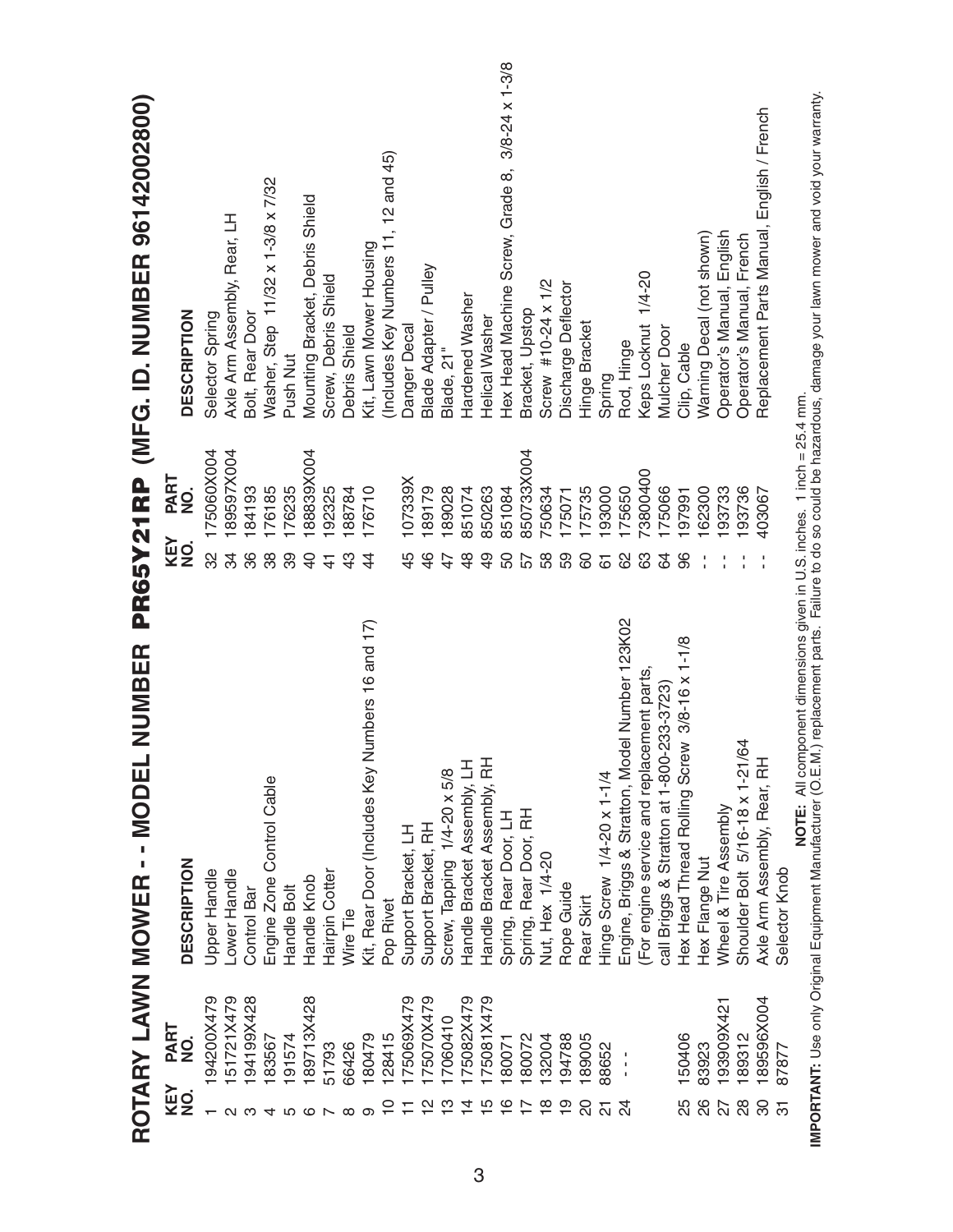